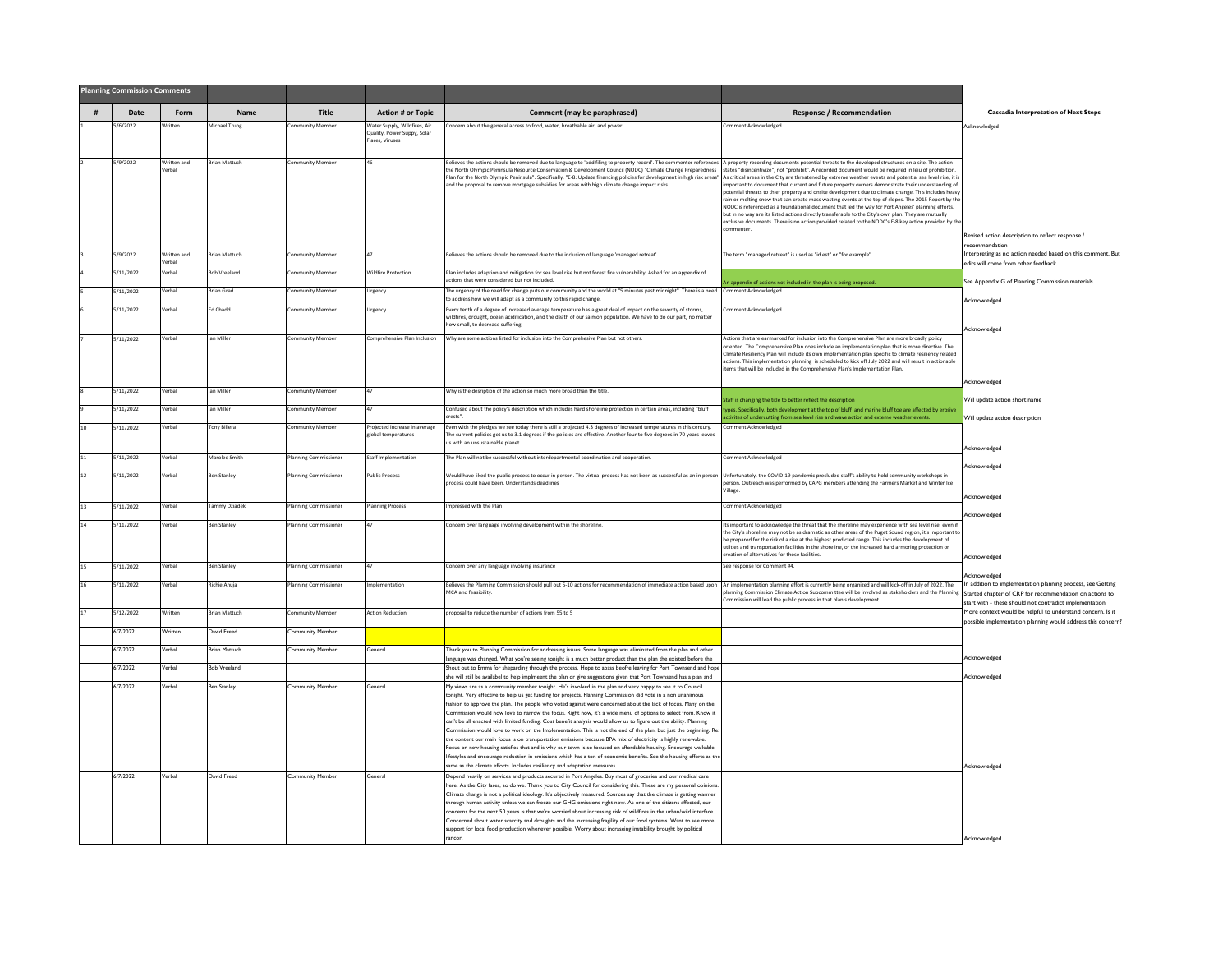|   | <b>Planning Commission Comments</b> |        |                        |                                     |                          |                                                                                                                                                                                                                                                                                                                                                                                                                                                                                                                                                                                                                                                                                                                                                                                                                                                                                                                                                                                                                                                                                                                                                                                                                                                                                                                                                                                                                                                                                                                                                                                                                                                                                                                                                                                                                                                                                                                                                                                                                                                                                                                                                                                                                                                                                                                                                                                                                                                                                                                                                                                                                                         |                                  |                                                                                                                                                                             |
|---|-------------------------------------|--------|------------------------|-------------------------------------|--------------------------|-----------------------------------------------------------------------------------------------------------------------------------------------------------------------------------------------------------------------------------------------------------------------------------------------------------------------------------------------------------------------------------------------------------------------------------------------------------------------------------------------------------------------------------------------------------------------------------------------------------------------------------------------------------------------------------------------------------------------------------------------------------------------------------------------------------------------------------------------------------------------------------------------------------------------------------------------------------------------------------------------------------------------------------------------------------------------------------------------------------------------------------------------------------------------------------------------------------------------------------------------------------------------------------------------------------------------------------------------------------------------------------------------------------------------------------------------------------------------------------------------------------------------------------------------------------------------------------------------------------------------------------------------------------------------------------------------------------------------------------------------------------------------------------------------------------------------------------------------------------------------------------------------------------------------------------------------------------------------------------------------------------------------------------------------------------------------------------------------------------------------------------------------------------------------------------------------------------------------------------------------------------------------------------------------------------------------------------------------------------------------------------------------------------------------------------------------------------------------------------------------------------------------------------------------------------------------------------------------------------------------------------------|----------------------------------|-----------------------------------------------------------------------------------------------------------------------------------------------------------------------------|
| # | Date                                | Form   | <b>Name</b>            | Title                               | <b>Action # or Topic</b> | Comment (may be paraphrased)                                                                                                                                                                                                                                                                                                                                                                                                                                                                                                                                                                                                                                                                                                                                                                                                                                                                                                                                                                                                                                                                                                                                                                                                                                                                                                                                                                                                                                                                                                                                                                                                                                                                                                                                                                                                                                                                                                                                                                                                                                                                                                                                                                                                                                                                                                                                                                                                                                                                                                                                                                                                            | <b>Response / Recommendation</b> | <b>Cascadia Interpretation of Next Steps</b>                                                                                                                                |
|   | 6/7/2022                            | /erbal | Ed Chadd               | Community Member                    | General                  | End of a long road. Want to begin by saying the fact that this plan has managed to make Bob Vreeland happy is an<br>mense accomplishment. Next logical step, long in the making, and fully agree with the very first statement in the<br>plan about why we're taking action. Our resiliency plan considers the overall quality of life and health while<br>providing tangible benefits for the community. Agree with all the prior speakers, particular David Freed's commer<br>that climate change will be here for many decades no matter how quickly we can stop our emissions. With that<br>change, Port Angeles will be presented with a set of challenges and opportunities. This plan confronts the<br>challenges and recognizes what some of the opportunities might be. As climate change worsens areound the world.<br>Port Angeles will be seen as an incrasingly desirable place to live and we can capitalize on this to make it a better<br>place to live if we think ahead. If not, then it's a crushing burden on us. The social implications of all this--we need<br>to set our course so that quality of life is assured and that people have trust in one another. The basics are very<br>clear that we need to prevent what we can because every hundreth of a degree increase causes immense sufferring<br>It could make the difference if a food crop makes it or not. Need to capitalize our strenghts and cope with our<br>eaknesses. I think the rest of it will take care of itself if we do that Focus on putting the rubber on the road. The<br>Plan is broad and visionary and needs to be implemented. Think seriously about what we need to do to implement.<br>There are some comments near the end of the plan itself about initial implementation. First of all, formalize some<br>kind of climate planning group, paid participation, budget request for a full time position. Lucky to have NODC<br>grant project to get this underway. We will want to fold this into the Comprehesnive Plan and the Hazard<br>Mitigation Plan. We want to do a Wildland Urban Interface Plan. Climate resiliency and emergency planning is<br>important and it won't work unless it's monitored, assessed and adapted. A clear and simple plan needs to be put in<br>place. The City is to be commended for showing leadership in Clallam County. We are behind Jefferson County<br>and Port Townsend, but we are out ahead what will certainly come down fairly soon from the state. We put<br>ourselves in a very good position to attract grants and residents who will help make this a better place to live. |                                  | Acknowledged                                                                                                                                                                |
|   | 6/7/2022                            | Verbal | Sissi Bruch            | <b>Community Member</b>             | General                  | Implementation is key. This shouldn't be another plan to sit on the shelf. Comprehensive Plan will likely be<br>required to be folded in by Commerce and there will be grants. You will have a plan that is ready to be<br>incorporated. Density and housing is your best bet to have the funds to be able to implement the actions in the                                                                                                                                                                                                                                                                                                                                                                                                                                                                                                                                                                                                                                                                                                                                                                                                                                                                                                                                                                                                                                                                                                                                                                                                                                                                                                                                                                                                                                                                                                                                                                                                                                                                                                                                                                                                                                                                                                                                                                                                                                                                                                                                                                                                                                                                                              |                                  |                                                                                                                                                                             |
|   | 6/7/2022                            | Verbal | Navarra Carr           |                                     | #21.46.47                | Hoping to include net ecological gain into #21. Many people don't like the status quo of no net loss. Add sentence<br>to prioritize net ecological gain when possible. Want to speak to items #46 and 47 and heard those comments and<br>the importance of building sustainably in City limits. Concerning that Planning Commission heard those comments<br>and wants to take the verbiage away from what the community wanted. It's also appropriate to disincentivize. If a<br>home is falling off the bluff, the taxpayers should be concerned that they have to pay for this. SOmeone is going to<br>be paying for someone's loss. Hopefully nobody dies from their house falling off the cliff and into Country Aire. We<br>should be appropriate concerned about this. Our hospital is also on the same bluff and do we want to allow<br>velopment in an area that might be tenuous due to ecological changes. Same with sea level rise. We should be<br>thinking about the fact that our Coast Guard station is located in an untenable area. DOnt' want to see items #46<br>and 47 taken out. Appreciate staff's recommendation to use a definition from the outset of what "carbon<br>neutraility" is. Here we are using in the community sense and not the political sense. Hey we're vulnerable and we<br>need to do something about it. In terms of the City as an institution, we should be able to commit to that as we're                                                                                                                                                                                                                                                                                                                                                                                                                                                                                                                                                                                                                                                                                                                                                                                                                                                                                                                                                                                                                                                                                                                                                                                                |                                  | Acknowledged                                                                                                                                                                |
|   |                                     |        |                        | <b>City Council</b>                 |                          | own entity even if it's not the community goal that every city resident is carbon neutral. It's a mistake to take these<br>words out altogether.                                                                                                                                                                                                                                                                                                                                                                                                                                                                                                                                                                                                                                                                                                                                                                                                                                                                                                                                                                                                                                                                                                                                                                                                                                                                                                                                                                                                                                                                                                                                                                                                                                                                                                                                                                                                                                                                                                                                                                                                                                                                                                                                                                                                                                                                                                                                                                                                                                                                                        |                                  | Per Emma direction, will revise 46 and 47 descriptions for<br>clarity, and add net ecological gain for City projects (need to<br>clarify if for 21 only or for entire CRP). |
|   | 6/7/2022                            | /erbal | Lindsey Shromen-Wawrin | <b>City Council</b>                 | General                  | Appreciate the comments and work. Remember staying up late reading through all the recommended actions. We<br>wanted to do this planning for several years and at that time we were dealing with staff shortages. Nathan<br>ecommended waiting until we had the staff so we weren't just checking a box. I wish we did cost benefit analysis<br>of everything, but it's hard how to evaluate the benefit of a playground versus a chip seal. Very careful about<br>eductionism to everything greenhouse gas emissions, but is a useful metric. We will have a big challenge in 2025<br>with the Comp Plan revision because we have the current COmp Plan, SDAT, 2019 Housing Action Plan, and noy<br>this resiliency plan, which we will shortly I presume incorporate. So we are hanging a lot of documents togehter<br>and like our Municipal Code they may not work together. We need to align these documents together. Carbon<br>neutral is the goal we set in 2019 and I know it may remain on offsets instead of actual reductions, but feel that a<br>2030 goal as a City as an entire community that we should continue to keep and move forward on. We can set a<br>more ambiitious goal in the future like zero carbon. I want to keep this in, but want to hear other critiques and<br>concerns others have on this goal.                                                                                                                                                                                                                                                                                                                                                                                                                                                                                                                                                                                                                                                                                                                                                                                                                                                                                                                                                                                                                                                                                                                                                                                                                                                                                                   |                                  | Will add definition of carbon neutrality in CRP - call-out box                                                                                                              |
|   | 6/7/2022                            | Verbal | Brendan                |                                     | #2, #33                  | When we talk about local food security. I not only want to make sure that we talk about here on the peninsula, but<br>also consdier local and international trade as well. That's #2 increasing community capacity. In the transportation<br>section, gives the clean hydrogen example. There is big environmental hazards when it comes to fracking. Take out                                                                                                                                                                                                                                                                                                                                                                                                                                                                                                                                                                                                                                                                                                                                                                                                                                                                                                                                                                                                                                                                                                                                                                                                                                                                                                                                                                                                                                                                                                                                                                                                                                                                                                                                                                                                                                                                                                                                                                                                                                                                                                                                                                                                                                                                          |                                  | Revised to specify H2 would not come from fossil fuels                                                                                                                      |
|   | 6/7/2022                            | Verbal | Lindsey Shromen-Wawrin | <b>City Council</b><br>City Council | #33, #46, #47            | "hydrogen" in #33<br>Regarding comment about hydrogen. Right now it is not sustainable sourcing from gas, but a lot of the plans<br>producing it from electrolysis are from non fossil fuels. I don't know if we can use this in applications or not. It is a<br>good alternative to batteries for energy storage. I don't agree with phrasing of #33 that talks about clean hydrogen.<br>Defaults to battery sources, vehicle can run on batteries or run on hydrogen. Should not assume that electriciation<br>batteries even though that's the direction things are going in. We will probably end up wanting to have energy<br>stored in batteries and compressed hydrogen generated from electrolysis and not from fracking. I voice my support<br>o in how retention of #46 and 47 are phrased in the staff report and not remove them completely from the Plan.                                                                                                                                                                                                                                                                                                                                                                                                                                                                                                                                                                                                                                                                                                                                                                                                                                                                                                                                                                                                                                                                                                                                                                                                                                                                                                                                                                                                                                                                                                                                                                                                                                                                                                                                                                  |                                  | Revised #33 to distinguish between BEV and FCEV, and to<br>specify H2 would not come from fossil fuels. Will revise 46-47<br>per staff suggestion                           |
|   | 6/7/2022                            | Verbal | <b>Bob Vreeland</b>    | <b>Community Member</b>             | #46 and 47               | Not sure what the right words are to satisfy builders and Chamber of Commerce for #46, 47. Advise, warn,<br>educate? If people that own homes in areas tha are potentially vulnerable to climate change, storm tides, and bluff<br>erosion, wildfire, flooding from increased rain, if they're not educated about these things, the City knows is going to<br>happen in certain areas, that leaves the City vulnerable I believe to successful litigation for loss of life and property<br>damage. I don't want to pay for incresaed cost of liability insurance that the City has for these occasions. There<br>needs to be some language changes (I agree). In #47, consider hard shoreline protection in certain areas such as<br>bluff areas, I have not clue what that could be. Maybe it's the great wall of PA that I unaffectionately refer to as the<br>wall to keep the transfer center from falling into the strait. But nobody could afford that except Elon Musk and if<br>they could afford it, it would make their neighbors more susceptible to sea level rise. The issue of adding filing to<br>property of record and that will drive realtors and builders nuts, but I don't know what you can do there.                                                                                                                                                                                                                                                                                                                                                                                                                                                                                                                                                                                                                                                                                                                                                                                                                                                                                                                                                                                                                                                                                                                                                                                                                                                                                                                                                                                                             |                                  | Will change 46-47 descriptions.                                                                                                                                             |
|   |                                     |        |                        |                                     |                          |                                                                                                                                                                                                                                                                                                                                                                                                                                                                                                                                                                                                                                                                                                                                                                                                                                                                                                                                                                                                                                                                                                                                                                                                                                                                                                                                                                                                                                                                                                                                                                                                                                                                                                                                                                                                                                                                                                                                                                                                                                                                                                                                                                                                                                                                                                                                                                                                                                                                                                                                                                                                                                         |                                  |                                                                                                                                                                             |